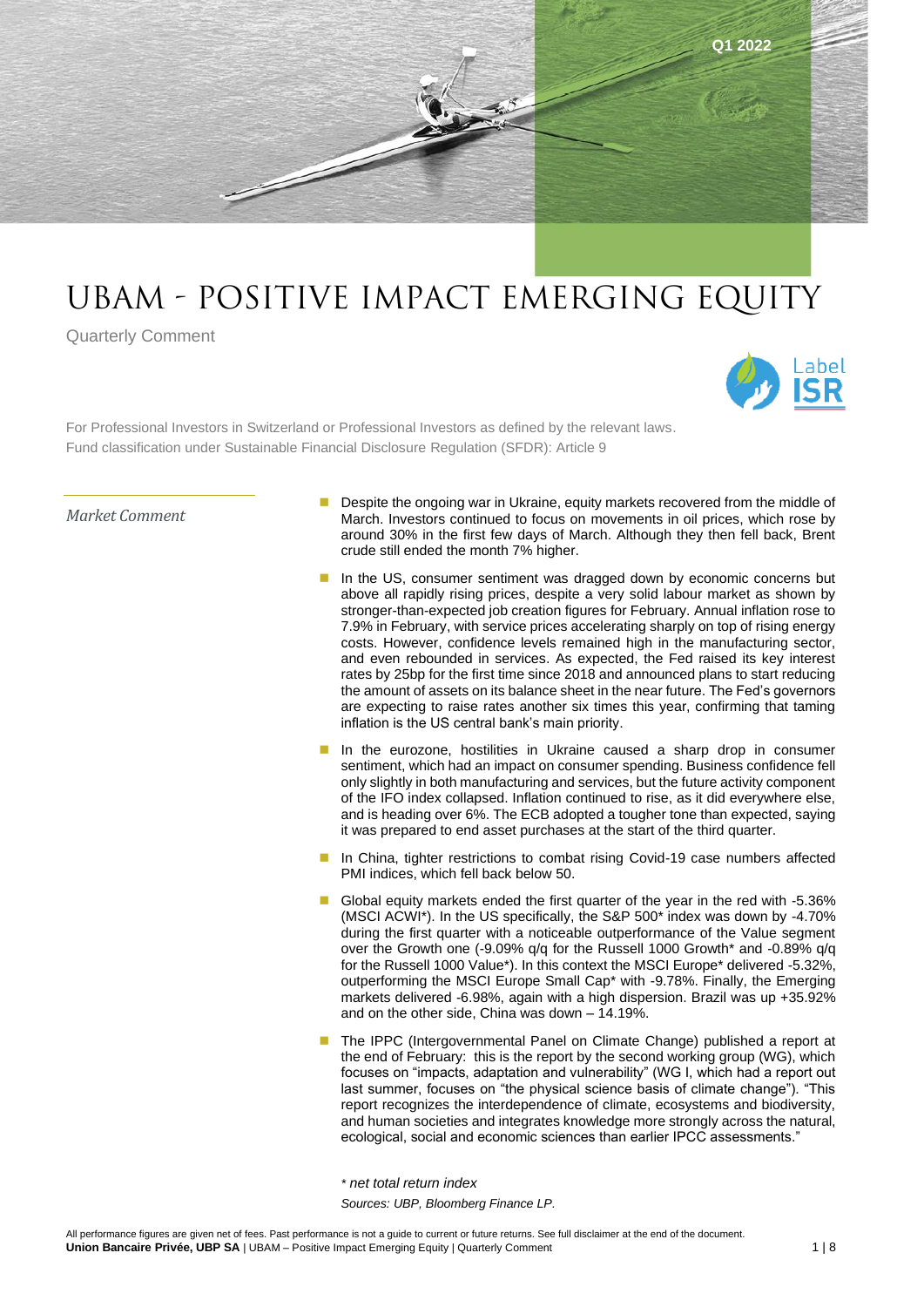

■ We were hurt by our renewable and energy efficiency names (Goldwind, Chint, Nari, Longi), China Education names on ongoing regulatory concerns, China Techonolgy names (Pinduoduo, Ali Health) and stocks with indirect exposure to Russia (Mondi, Richter).

*Portfolio activity:* 

We disposed entirely of 4 positions:

- **TSKB:** the ongoing marco concerns and the fact that Turkey was put on the Financial Action Task Force monitoring list made it difficult for us to continue to hold this name. We still believe in this name from a bottom-up perspective but would need the top-down situation to improve for us to revisit.
- **TPI Composites:** Another quarter of unexpectedly weak earnings resulted in a loss of confidence in the management's ability to turn the business around. Very low margins in a rising cost environment coupled with strong and concentrated customers leaves TPI in a difficult place. We decided to cut our losses.
- **Oceana:** Small cap with not enough liquidity. As the fund grew, we found it difficult to scale the position. Furthermore, they delayed publishing their results twice without a clear explanation. We estimated the risks were too high and exited.
- **Standard Foods:** After many months of trying to engage with the company constructively, we finally gave up. We did everything we could to establish a good communication channel and when that effort failed, we divested. It remains a very good business that we would have been happy to hold, but engagement considerations forced us to sell.

We also reduced tactically our position in some of the larger names in the portfolio, particularly Cipla after it enjoyed very strong performance. We also decreased our position in Gedeon Richter and Mondi by about 100bps each due to their exposure to Russia. Around 12% of revenues for Richter and around 20% for Mondi. And we reduced proportionately our exposure to China (all sectors).

Those trades were compensated by increasing our weights in our existing stocks (particularly financial names, and education names outside of China), and adding a few new positions: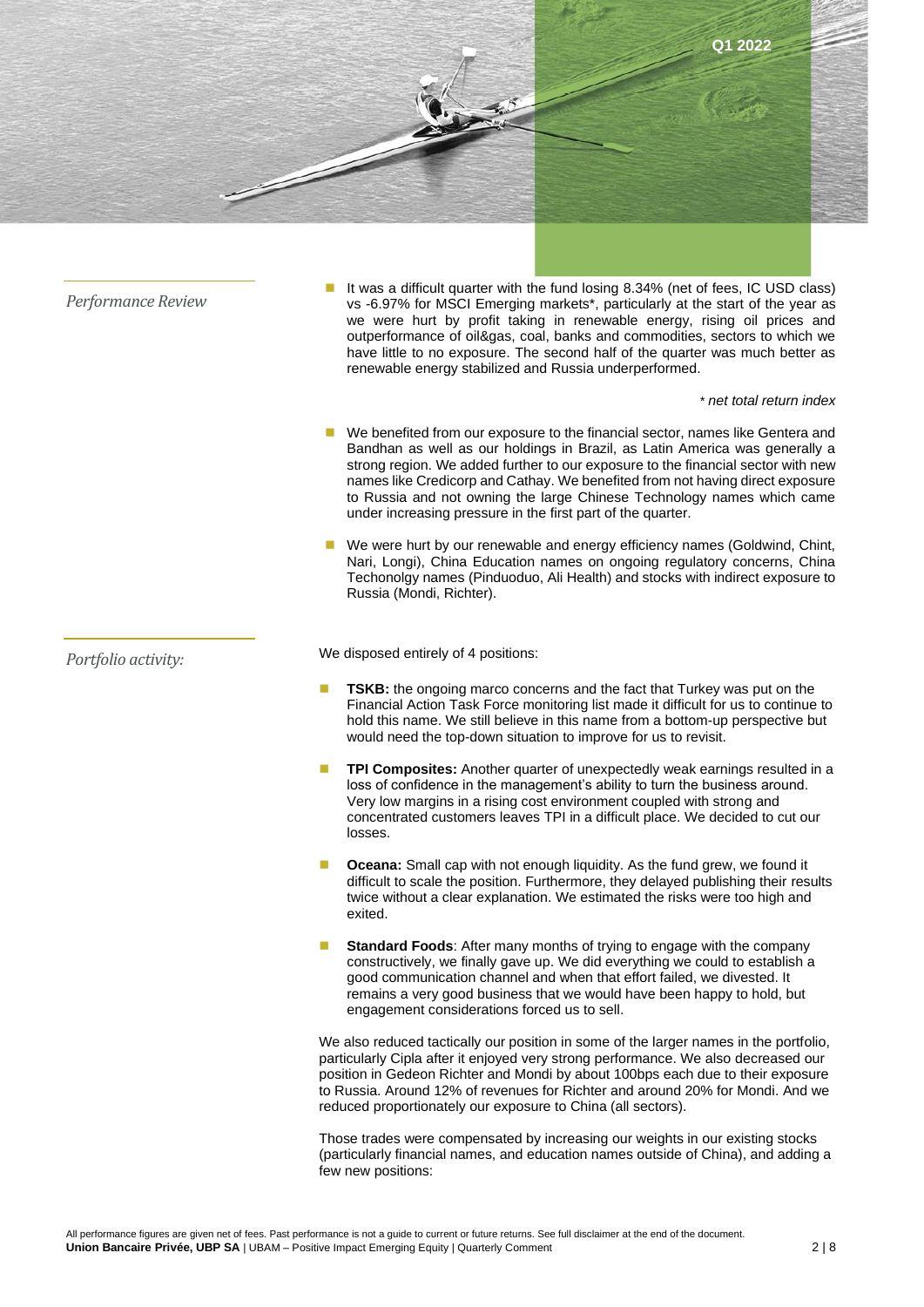

- **Cathay Financial Holding: leading life insurance and sustainable finance** champion in Taiwan. It has an impressive record of climate action with international best practice and integration of sustainability into business decisions. It helps us to increase our exposure to the financial sector and helps the portfolio to benefit from higher interest rates.
- **Credicorp:** Peru's leading bank. Largest microfinance company in Latin America. Credicorp made a significant contribution to financial inclusion with Yape, the largest digital payments app in the region. One of the few incumbents which is also a leader in digital transformation.
- Klabin: Sustainable packaging company leading the industry with their biodiversity policies. It benefits from rising pulp prices. It is highly diversifying for the portfolio as it gives us exposure to rising commodity prices.

We see more and more opportunities for impact in the financial sector. Beyond the financial inclusion aspect, we also increasingly recognize the role of the financial sector in allocating capital and the impact it can have by adopting strong standards and robust engagement practises with its clients and suppliers (for more on this please see the recent report from CISL:

**[https://www.cisl.cam.ac.uk/resources/sustainable-finance-publications/lets](https://www.cisl.cam.ac.uk/resources/sustainable-finance-publications/lets-discuss-climate-the-essential-guide-to-bank-client-engagement)[discuss-climate-the-essential-guide-to-bank-client-engagement](https://www.cisl.cam.ac.uk/resources/sustainable-finance-publications/lets-discuss-climate-the-essential-guide-to-bank-client-engagement)**).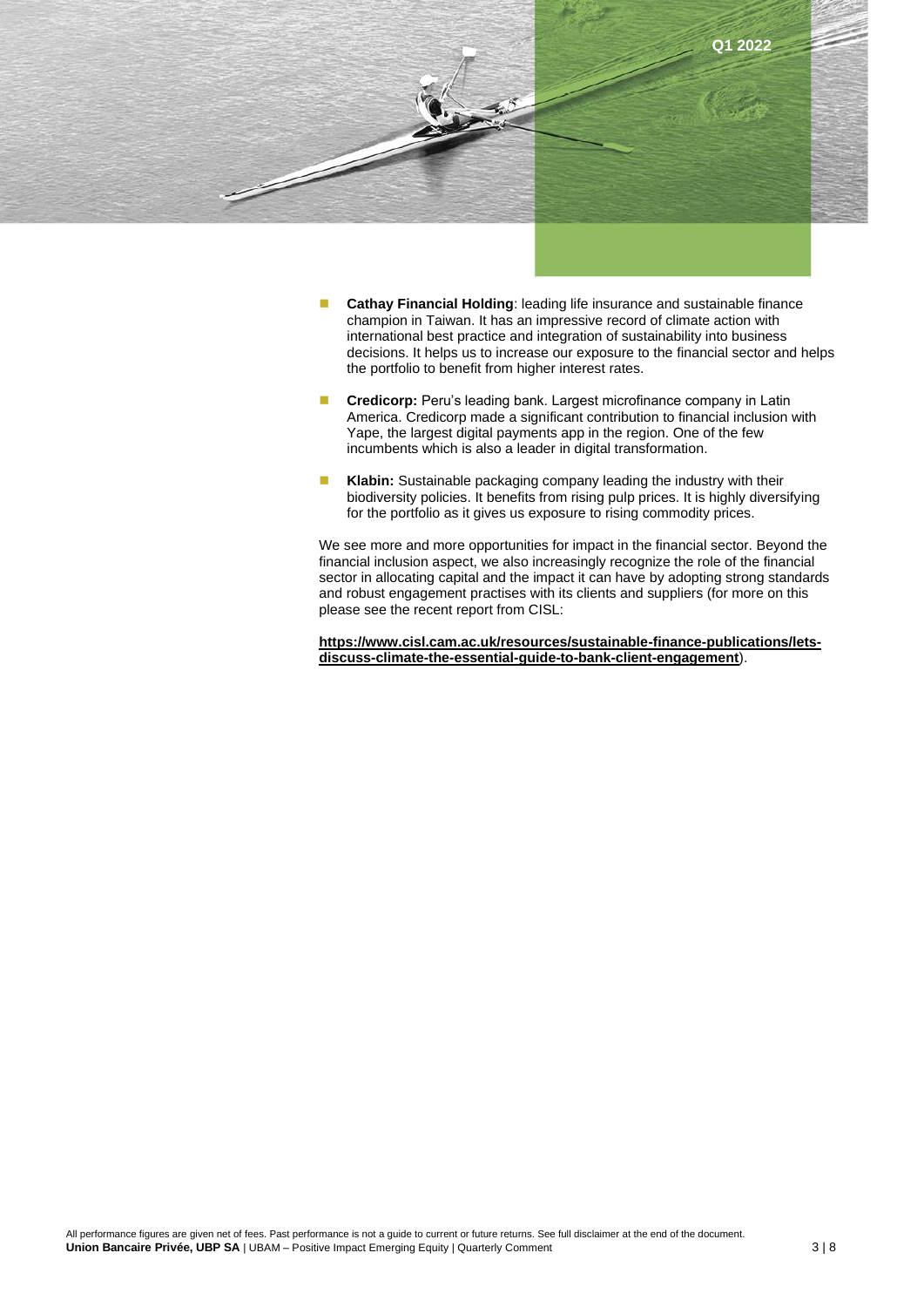

## *ESG Monitoring* ➢ **Human rights and Social**

|                | UN Global Compact |       |      | Human Rights Compliance |       |      | Labor Compliance Core |       |      | Labor Compliance Broad |       |      |
|----------------|-------------------|-------|------|-------------------------|-------|------|-----------------------|-------|------|------------------------|-------|------|
|                | Pass              | Watch | Fail | Pass                    | Watch | Fail | Pass                  | Watch | Fail | Pass                   | Watch | Fail |
| Fund           | 41                |       |      | 41                      |       |      | 42                    |       |      | 42                     |       |      |
| <b>MSCI EM</b> | 1306              | 22    |      | 1311                    |       |      | 1329                  |       |      | 1322                   |       |      |
| Fund           | 98%               | 2%    | 0%   | 98%                     | 2%    | 0%   | 100%                  | 0%    | 0%   | 100%                   | 0%    | 0%   |
| <b>MSCI EM</b> | 98.0%             | 1.7%  | 0.4% | 98.3%                   | 1.3%  | 0.4% | 99.7%                 | 0.2%  | 0.2% | 99.2%                  | 0.5%  | 0.3% |

UN GC & Human rights compliance disclosure: Fund 95.5% / Index: 99.9% Labour compliance disclosure: Fund 96.5% / Index: 100%

#### ➢ **Environment** (Disclosure: Fund 98% / Index: 99%)



Weighted Average Carbon Intensity (tCO2e/USD million)

**Carbon Intensity metric:** UBAM - Positive Impact Emerging Equity aims to beat the benchmark (MSCI Emerging markets) for this metric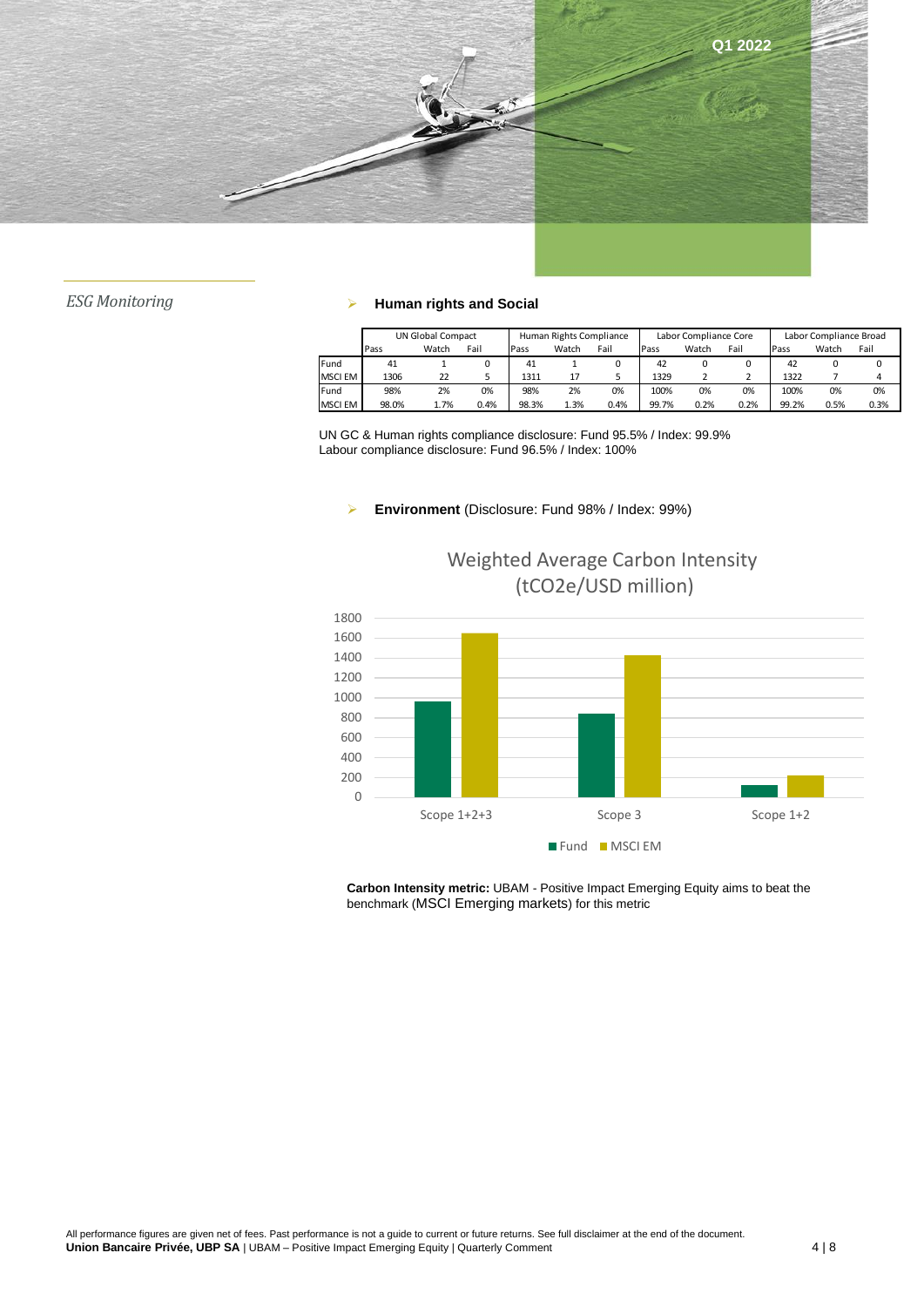

### ➢ **Governance** (Disclosure: Fund 95% / Index:100%)



# Pay Linked to Sustainability (%of companies)

#### ➢ **Labour** (Disclosure: Fund 95% / Index: 100%)



# % of companies measuring Employee Satisfaction

*Sources: UBP, Based on MSCI ESG Research LLC and Urgentem*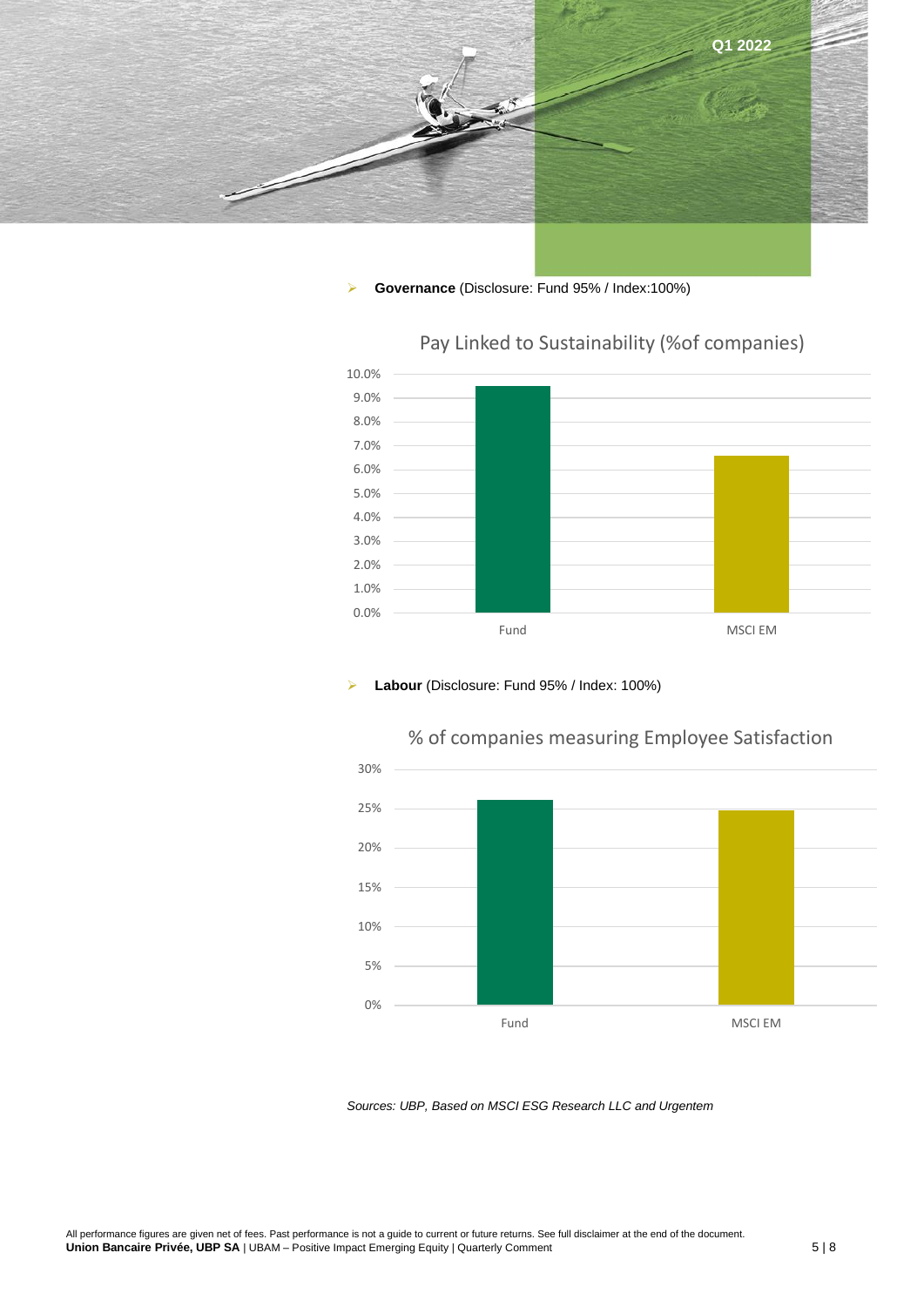

*Outlook* The global scenario reflects moderate growth, higher inflation and tighter monetary regime:

- Global growth scenario for 2022 has been revised down under combined oil shock and lower demand. Europe looks the most exposed, while US and China are less directly impacted.
- On the positive side, one can note:
	- o Resilient manufacturing sector (PMI above 50) and still positive economic surprises
	- o Solid trend in labor and rising wages
	- o Fiscal support still active in Europe and China
- Central banks will raise key rates further to regain control on inflation and reanchor inflation expectations.
- Governments in Europe should take new fiscal measures to mitigate negative shocks on purchasing power and sectors.

Geopolitics will play a bigger role in the path of stock markets in the future than in recent history:

- Global trade patterns will undoubtedly adapt to a new normal. Self-sufficiency will be valued more dearly, in terms of energy, raw materials and manufacturing capability. There are some areas of the global economy which are now too concentrated to disrupt, for example, much of the semi-conductor supply chain, but other areas will experience government mandated nearshoring.
- The source and supply of commodities will be re-assessed with 'friendly' trading blocs grouping together for resilience and untrustworthy dominant regions becoming disrupted where possible.
- Large areas of the sustainable universe will receive an upgrade to underlying growth, for example renewable energy (self-sufficiency) and efficiency (powerful tool in the reduction of fossil fuel use).

*Sources: UBP.*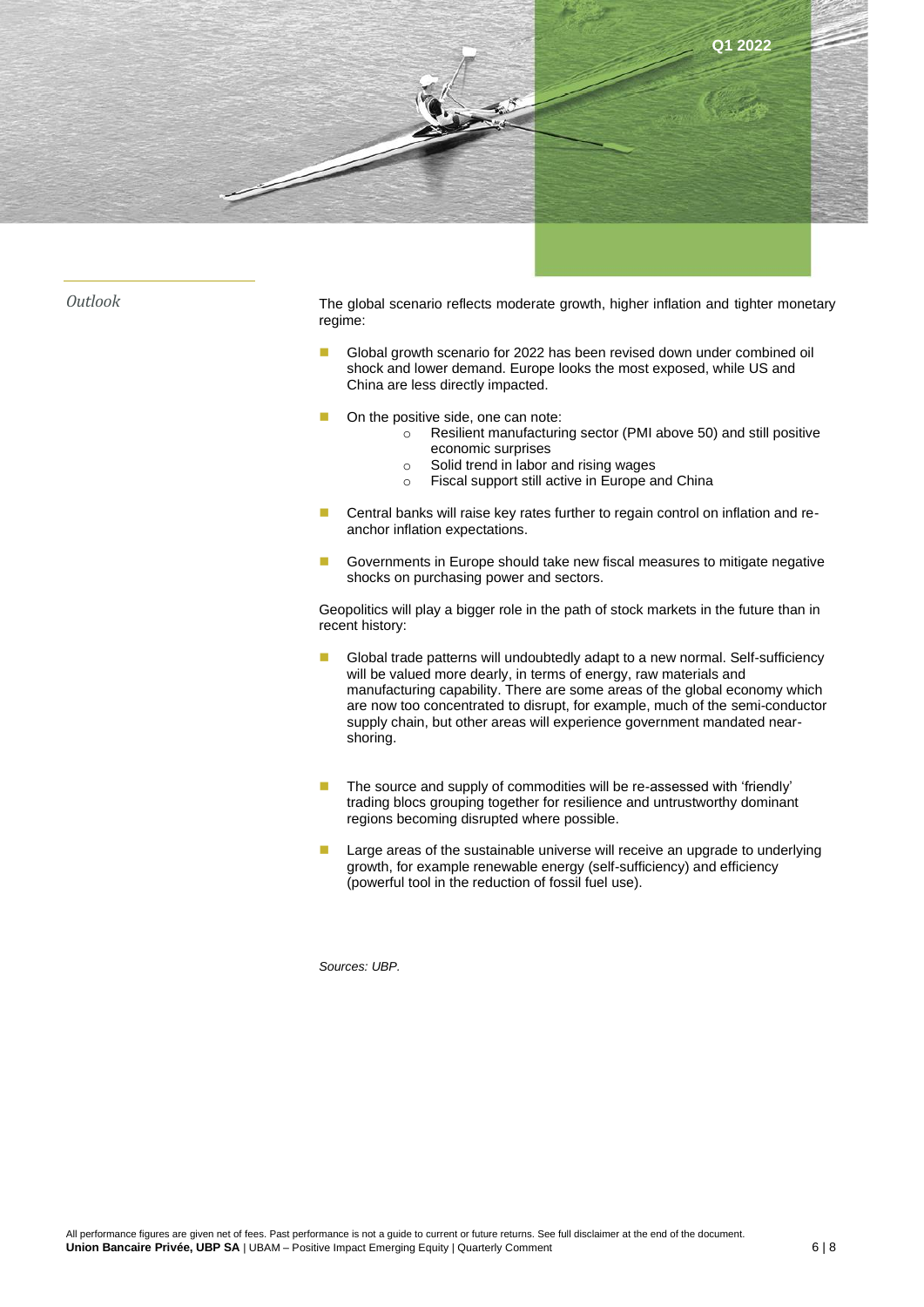

*Appendix Methodology*

#### Global Compact Compliance

This factor indicates whether the company is in compliance with the United Nations Global Compact principles. The possible values are Fail, Watch List, or Pass.

#### **Human Rights Compliance**

This factor indicates whether the company is in compliance with the United Nations Guiding Principles for Business and Human Rights. The possible values are Fail, Watch List, or Pass.

■ Weighted Average Carbon Intensity

This figure represents the company's Scope 1 + Scope 2+ Scope 3 greenhouse gas emissions normalized by sales in USD, which allows for comparison between companies of different sizes. This is a weighted average calculated using Urgentem data.

Labor Compliance - Core

This factor indicates whether the company is in compliance with the International Labour Organization's fundamental principles. The possible values are Fail, Watch List, or Pass.

Labor Compliance - Broad

This factor indicates whether the company is in compliance with the International Labour Organization's broader set of labor standards. The possible values are Fail, Watch List, or Pass.

◼ Monitors employee satisfaction

Flagged as "Yes" if company monitors employee satisfaction.

Pay Linked to Sustainability

Has the company, if designated as having either a high environmental or social impact, failed to incorporate links to sustainability performance in its current incentive pay policies? Flagged if yes. This metric is based entirely on the company's own reporting, and is strictly focused on the specific inclusion or not of such metrics in the determination of variable pay components and does not take into consideration their effectiveness. High Environmental Impact: If any of the following ESG Ratings Key Issues carry more than a 5% weight: Carbon Emissions, Water Stress, Toxic Emissions & Waste, Product Carbon Footprint, Raw Material Sourcing, Packaging Material & Waste, Electronic Waste, Biodiversity & Land Use, Energy Efficiency. High Social Impact: If any of the following ESG Ratings Key Issues carry more than a 5% weight: Labor Management, Health & Safety, Product Safety & Quality, Supply Chain Labor